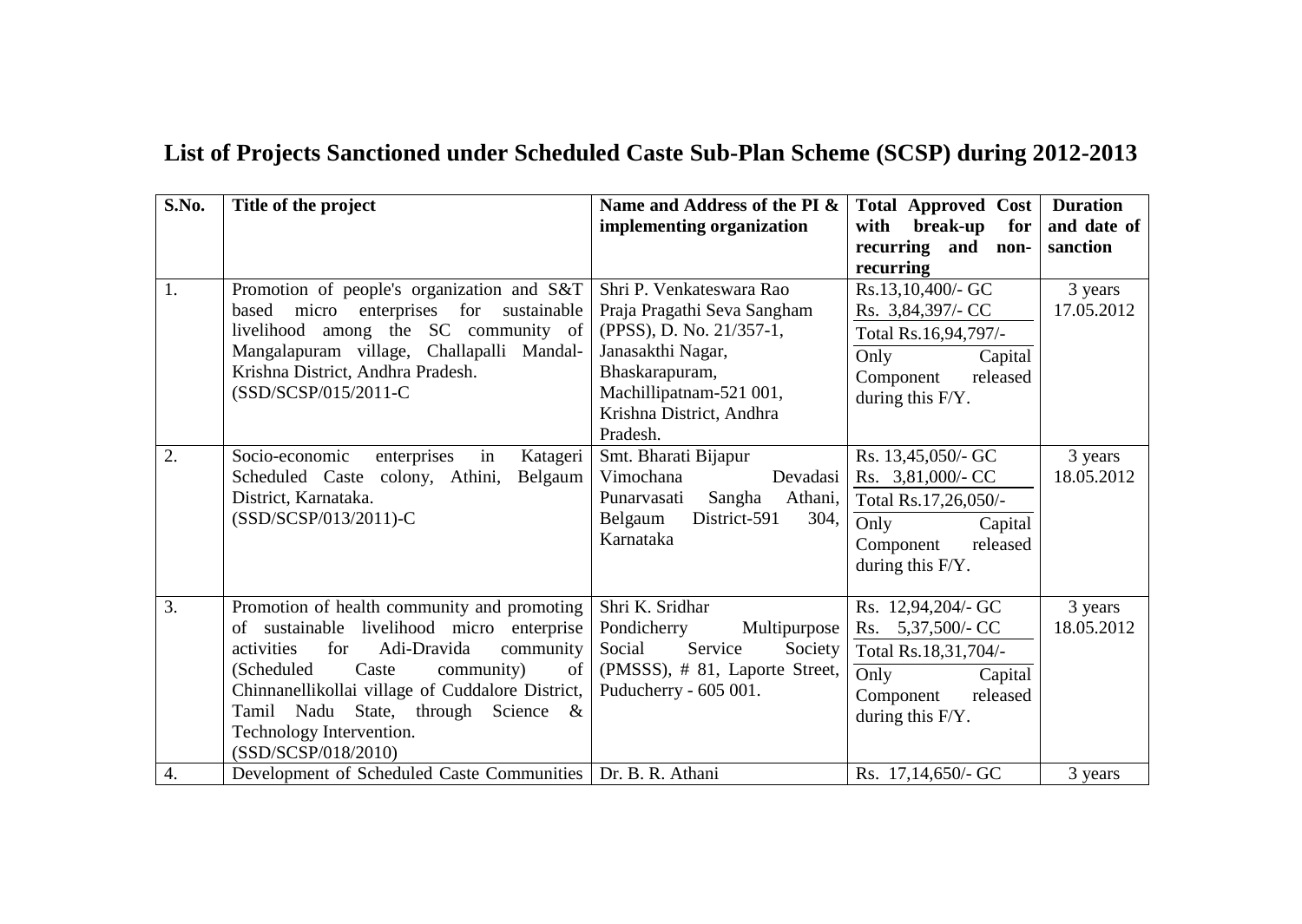|    | through Resource Management, Technology<br>Transfer and Empowerment-A project proposal<br>for Muttagi Village Bijapur District of<br>Karnataka State.<br>(SSD/SCSP/011/2011)                                                    | Organization<br>People's<br>for<br>Wasteland<br>and<br>Environment<br>Regeneration (POWER), # 235,<br>Vevek Nagar (East), Opp.KSFC,<br>Near Ibrahimpur Railway Gate,<br>Managuli Road, Bijapur-586<br>101, Karnataka | 27,000/- CC<br>Rs.<br>Total Rs.17,41,650/-                         | 29.05.2012                        |
|----|---------------------------------------------------------------------------------------------------------------------------------------------------------------------------------------------------------------------------------|----------------------------------------------------------------------------------------------------------------------------------------------------------------------------------------------------------------------|--------------------------------------------------------------------|-----------------------------------|
| 5. | sustainable<br>management<br>for<br>Rain<br>water<br>agriculture and livelihoods in mountains of<br>Mandi District of Himachal Pradesh.<br>(SSD/SCSP/031/2009)                                                                  | Shri Baman Dev Thakur<br>People Awareness for Rural<br>Action Society (PARA), Drahal-<br>176 120, District Mandi,<br>Himachal Pradesh.                                                                               | Rs. 6,14,250/- GC<br>Rs. 5,42,838/- CC<br>Total Rs.11,57,088/-     | One & half<br>years<br>07.06.2012 |
| 6. | Livelihood Improvement through<br>Farm and<br>Non Farm Based Technology.<br>(SSD/SCSP/004/2010)                                                                                                                                 | Shri Girdhari Lal Verma<br>Jagran Jan Vikas Samiti, Sapetia<br>Road,<br>Bedla,<br>Udaipur,<br>Rajasthan.                                                                                                             | Rs.18,00,000/- GC<br>$10,000/$ - CC<br>Rs.<br>Total Rs.18,10,000/- | 3 years<br>11.06.2012             |
| 7. | Improve livelihood and living conditions of<br>Scheduled Caste communities in Ayatholu<br>village G.R. Halli Panchayat<br>Chitradurga<br>Karnataka<br>through<br>Technology<br>District<br>Intervention.<br>(SSD/SCSP/017/2011) | Shri M.J. Manjunath, Shamala<br>Vidya Vardhak Sangh, I <sup>st</sup> Floor,<br>Narayana Complex,<br>Kadugondana Hilli, Arabic<br>College Post, Bangalore $-560$<br>045                                               | Rs.12,21,150/- GC<br>Rs. 4,75,000/- CC<br>Total Rs.16,96,150/-     | 3 years<br>11.06.2012             |
| 8. | Empowerment and capability building of farm<br>women and men through micro enterprise and<br>improved cotton picking technologies.<br>(SSD/SCSP/036/2010)                                                                       | Dr. (Mrs.) Urmila Devi Dhukia<br>Khadi Avm Gramudyog Samiti,<br>Near Hero Honda Showroom,<br>Ambala Road, Naraingarh,<br>District Ambala-134 203,<br>Haryana.                                                        | Rs.10,19,340/- GC<br>Rs. 4,74,000/- CC<br>Total Rs.14,93,340/-     | One year<br>12.06.2012            |
| 9. | Training on production technique for the<br>Turning, Machining and Grinding (Mechanical                                                                                                                                         | Shri J.K.S.Gangwar<br>Senior<br>Engineer<br>(Optics)                                                                                                                                                                 | Rs.9,62,000/- GC<br>Rs. NIL<br>CC                                  | One year<br>25.06.2012            |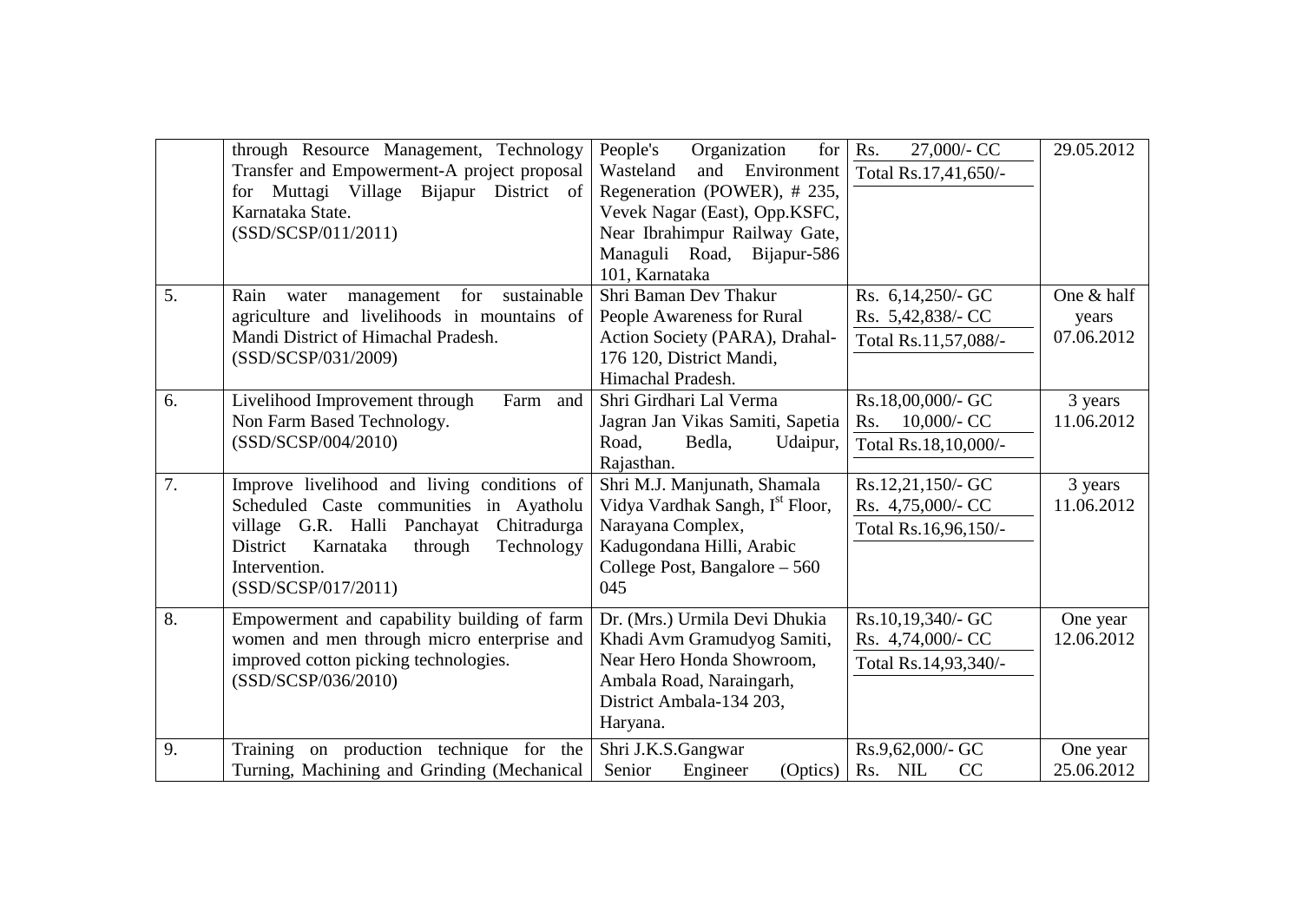|     | Engineering Skilled Techniques) for SC/ST and<br>other weaker section youths.<br>(SSD/SCSP/044/2010)                                                                                                                                   | Design<br>Instruments<br>Facilities<br>Development<br>and<br>(IDDC),<br>Centre<br><b>State</b><br>(A)<br>Government undertaking), Post<br>Box NO. 35, Staff Road,<br>Ambala Cantt -<br>133<br>001.<br>Haryana.           | Total Rs.9,62,000/-                                            |                      |
|-----|----------------------------------------------------------------------------------------------------------------------------------------------------------------------------------------------------------------------------------------|--------------------------------------------------------------------------------------------------------------------------------------------------------------------------------------------------------------------------|----------------------------------------------------------------|----------------------|
| 10. | Skill upgradation cum economic empowerment<br>for SC women of Sahoo Panchayat, Chamba<br>District, Himachal Pradesh.<br>(SSD/SCSP/005/2011)                                                                                            | Ms. Sadhana Gautam Mahila<br>Manch,<br>Mohalla<br><b>Vikas</b><br>$\sim$<br>Kharura, District- Chamba-176<br>310, Himachal Pradesh                                                                                       | Rs.7,90,650/- GC<br>Rs. 20,000/- CC<br>Total Rs.8,10,650/-     | 2 year<br>25.06.2012 |
| 11. | Supply chain management for rural leather<br>sector.<br>(SSD/SCSP/067/2008)                                                                                                                                                            | Dr. A. Amudeswari<br><b>Central Leather Research</b><br>Institute, Adyar, Chennai -600<br>020.                                                                                                                           | Rs.12,58,700/- GC<br>Rs.21,40,000/- CC<br>Total Rs.33,98,700/- | 3 year<br>25.10.2012 |
| 12. | <b>Skill</b><br>upgradation<br>and<br>entrepreneurship<br>development in agriculture and livestock to<br>enhance livelihood opportunities among the<br>Scheduled Caste youths of Sonitpur District of<br>Assam.<br>(SSD/SCSP/042/2010) | Dr. Dhattatreya. H<br>Institute of Integrated Resource<br>Management (IIRM), B.S. Road,<br>Rangapukhuripar,<br>P.O.<br>Dekargaon, District- Sonitpur,<br>Assam.                                                          | Rs.17,61,500/- GC<br>Rs. 1,74,000/- CC<br>Total Rs.19,35,500/- | 2 year<br>08.11.2012 |
| 13. | Up scaling pulses productivity through micro<br>mission mode farmer's participatory approach in<br>thickly<br>SC/ST populated<br>villages<br>in<br>Virudhunagar District of Tamil Nadu.<br>(SSD/SCSP/057/2010)                         | Dr. R. Veeraputhiran Assistant<br>Professor (Agronomy)<br>Nadu<br>Agricultural<br>Tamil<br>Department<br>of<br>University,<br>Agronomy, Agricultural College<br>and Research Institute, Madurai-<br>625 104, Tamil Nadu. | Rs.15,25,017/- GC<br>Rs. NIL<br>CC<br>Total Rs.15,25,017/-     | 3 year<br>22.11.2012 |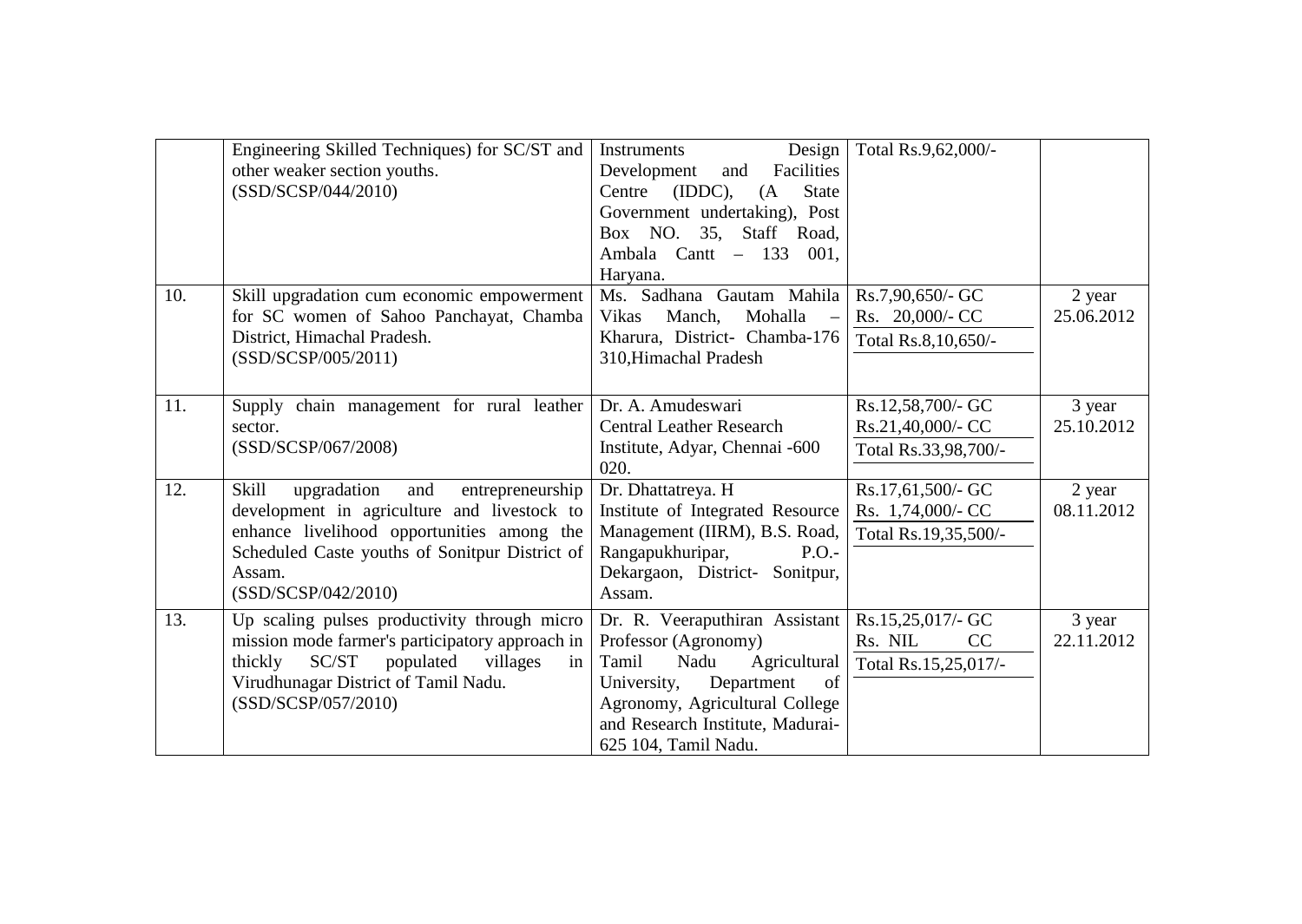| 14. | Dehydration and value addition of flowers and<br>foliage for making floral craft.<br>(SSD/SCSP/001/2011)                                                                                 | Dr. Bharati Kashyap Assistant<br>Professor<br>Directorate<br>of<br>Extension Education, Dr. Y.S.<br>Parmar<br>University<br>of<br>Horticulture<br>and<br>Forestry,<br>$-173$<br>Solan<br>Nauni,<br>230,<br>Himachal Pradesh.     | Rs.15,40,880/- GC<br>Rs. 52,800/- CC<br>Total Rs.15,93,680/-   | 3 year<br>22.11.2012   |
|-----|------------------------------------------------------------------------------------------------------------------------------------------------------------------------------------------|----------------------------------------------------------------------------------------------------------------------------------------------------------------------------------------------------------------------------------|----------------------------------------------------------------|------------------------|
| 15. | Life and livelihood development of Manchippa<br>SC community in Nizamabad District through<br>S&T based interventions.<br>(SSD/SCSP/016/2011)                                            | Shri Y. Srinivasa Rao Gracy<br>Organization for Developmental<br><b>Services</b><br>(GODS),<br>$1-$<br>$51/29/2/1/D$ , Green Building,<br>Satyanarayana Swamy Temple<br>Road, Pangra (B), Nizamabad-<br>503 230, Andhra Pradesh. | Rs.14,55,779/- GC<br>Rs. 4,60,460/- CC<br>Total Rs.19,16,239/- | 3 year<br>22.11.2012   |
| 16. | To upgrade/develop scientific skills among<br>farmers to cultivate the floriculture product in<br>Damoh District of Madhya Pradesh specially<br>SC/ST population.<br>(SSD/SCSP/059/2010) | Shri Om Narayan Singh Thakur<br>Hum Log Shiksha Evam Samaj<br>Kalyan Samiti, L.I.G.-196, Kotra<br>Sultanabad, Bhopal - 462 003,<br>Madhya Pradesh.                                                                               | Rs.17,25,150/- GC<br>Rs. NIL<br>CC<br>Total Rs.17,25,150/-     | 3 year<br>11.12.2012   |
| 17. | Integrated socio-economic development of<br>Scheduled Caste communities by using waste<br>natural resources.<br>(SSD/SCSP/031/2011)                                                      | Shri<br>Nikhil<br>Kumar<br>Jana<br>Midnapore Cultural & Welfare<br>Association,<br>Pragatipally,<br>Ballavpur, P.O.-<br>Midnapore,<br>District -Paschim Medinipur-<br>721 101, West Bengal.                                      | Rs.16,00,000/- GC<br>Rs. 1,67,728/- CC<br>Total Rs.17,67,728/- | 3 years<br>04.01.2013. |
| 18. | stabilize<br>integrated<br>approach to<br>An<br>the<br>livelihood of the marginalized community in<br>Betnoti Block of Mayurbhanj District, Orissa.                                      | Shri Soumya Ranjan Swain<br>Development of Humane Action<br>(DHAN)<br>Foundation,<br>18,                                                                                                                                         | Rs.19,27,232/- GC<br>Rs. 7,17,700/- CC<br>Total Rs.26,44,932/- | 3 years<br>04.01.2013. |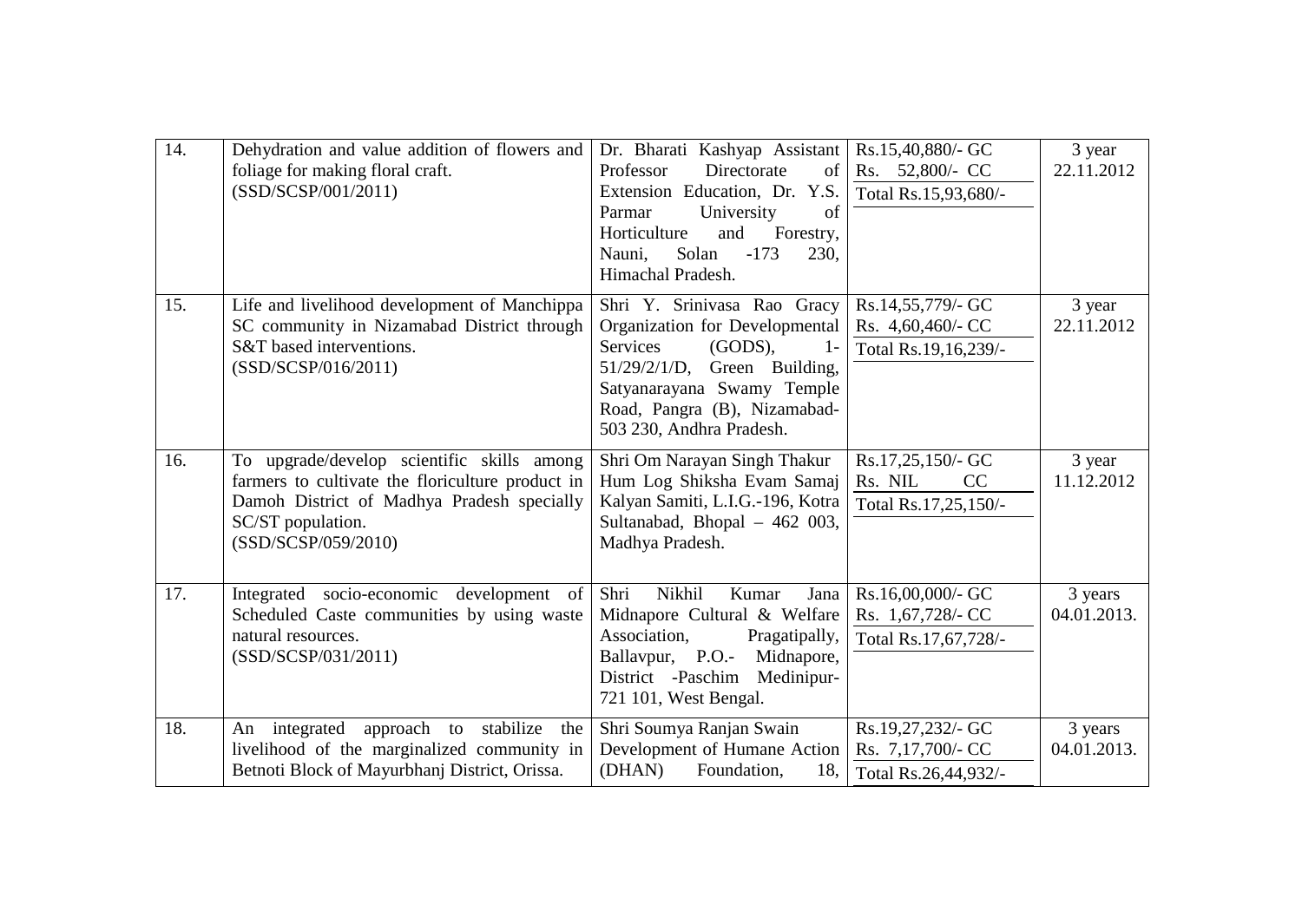|     | (SSD/SCSP/029/2011)                                          | Pillaiyar<br>Koli<br>Street.<br>S.S.Colony, Madurai-625 016, |                      |             |
|-----|--------------------------------------------------------------|--------------------------------------------------------------|----------------------|-------------|
| 19. | Integrated technology based extensive skill                  | Tamil Nadu.<br>Shri R. Bhatia                                | Rs.10,76,430/- GC    | 2 years     |
|     | development training programme for self/wage                 | Society for National Education                               | Rs. 2,40,000/- CC    | 04.01.2013. |
|     | employments.                                                 | Entrepreneurship<br>&                                        | Total Rs.13,16,430/- |             |
|     | (SSD/SCSP/050/2010)                                          | Development, (Society<br>for                                 |                      |             |
|     |                                                              | Need<br>NEED),<br>Udyamita                                   |                      |             |
|     |                                                              | Bhawan, 142/23, Prem Nagar,                                  |                      |             |
|     |                                                              | Ambala City-134 003, Haryana.                                |                      |             |
| 20. | Coordination of project (CP) on Development                  | Dr. (Mrs.) Ramalakshmi Datta                                 | Rs. 24,96,103/- GC   | 3 years     |
|     | of Scheduled Caste Communities in West                       | Vivekananda<br>of<br>Institute                               | CC<br>Rs. NIL        | 09.01.2013. |
|     | Bengal, Orissa and Bihar through Resource                    | Biotechnology,<br>Nimpith<br>$\overline{\phantom{0}}$        | Total Rs 24,96,103/- |             |
|     | Management,<br>Technology<br>Transfer<br>and<br>Empowerment. | 743338, South<br>24 Parganas,<br>West Bengal                 |                      |             |
|     | (SSD/SCSP/039/2011)                                          |                                                              |                      |             |
| 21. | Sustainable Energy Development for Scheduled                 | Ms. Anjana Biswas Lutheran                                   | Rs.16,56,288/- GC    | 3 years     |
|     | <b>Caste Communities.</b>                                    | Service<br>India<br>World                                    | Rs. 8,53,250/- CC    | 10.01.2013. |
|     | (SSD/SCSP/038/2011)                                          | Trust, 84, Dr. Suresh Sarkar                                 | Total Rs.25,09,538/- |             |
|     |                                                              | Road, Kolkata, West Bengal-700                               |                      |             |
|     |                                                              | 014.                                                         |                      |             |
| 22. | Improved quality of rural life through scientific            | Dr. Rupak Goswami Integrated                                 | Rs.21,70,800/- GC    | 3 years     |
|     | management of natural resources.                             | Development<br>Rural<br>and                                  | 33,700/- CC<br>Rs.   | 21.01.2013  |
|     | (SSD/SCSP/036/2011)                                          | Management<br>(IRDM),                                        | Total Rs.22,04,500/- |             |
|     |                                                              | Ramakrishna<br><b>Mission</b>                                |                      |             |
|     |                                                              | Vivekananda<br>University                                    |                      |             |
|     |                                                              | (RKMVU),<br>Ramakrishna                                      |                      |             |
|     |                                                              | Mission Ashrama, Narendrapur,<br>Kolkata-700103.             |                      |             |
| 23. | Improving<br>Crafts<br>Technologies<br>in<br>$Six \mid$      | Shri Ashok Raj                                               | Rs.5,36,669/- GC     | 7 months    |
|     | Relatively Less-intervened Crafts-persons and                | STEPS, Centre for Science,                                   | Rs. NIL<br>CC        | including 3 |